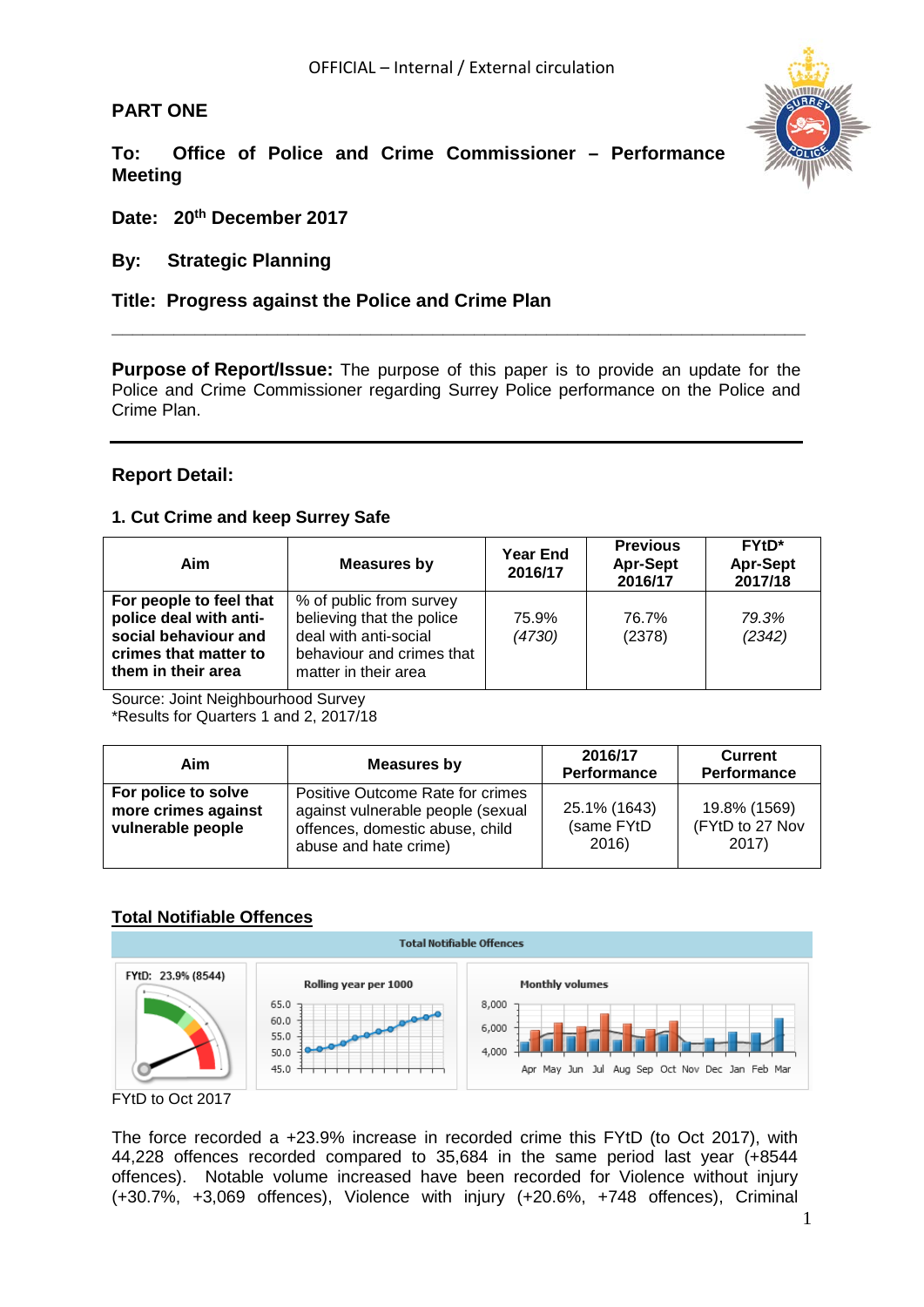damage (+19.2%, +1005 offences) and Theft (other than vehicle) & handling stolen goods (+14.8%, +1,183 offences). 'Domestic' burglary has also increased notably this FYtD from the same period last year by +97.4% which equates to another 1396 incidents. However the Home Office have expanded this category to include other incident types. Please see Residential Burglary on page 5.

The number of positive outcomes this FYtD (to Oct 2017) has increased from the same period last year from 6,231 to 6,714 (+483 positive outcomes). However, because the volume of Total Notifiable Offences has increased so notably, the positive outcome rate this FYtD of 15.2% is lower than the rate for the corresponding period last year (17.5%).

# **High Harm**



FYtD Apr-27 Nov 2017

High harm offences are comprised of the following types of crime: Serious Sexual Offences, domestic related offences involving violence, child abuse offences and hate crime offences.

This FYtD (to 27 Nov 2017) the force has recorded 7,943 high harm offences, a +21.2% point increase from the same period last year (6,552). The FYtD positive outcome rate for high harm is 19.8% (1,569 positive outcomes), a decrease of -5.3% points from the same period last year (25.1%, 1,643 positive outcomes).

# **Serious Sexual Assault**



FYtD to 27 Nov 2017

The force has recorded 1,111 serious sexual crimes this FYtD (to 27 Nov 2017), a +24.3% point increase (+217 offences) compared to the same period last year (894 offences). However, the FYtD positive outcome rate for serious sexual offences has decreased from 17.1% (153 positive outcomes from 894 offences) to 12.4% (138 positive outcomes from 1,111 offences).

# **National Position** ▲

For the 12 months to September 2017 Surrey's national position for Serious Sexual offences was 3rd with 1.34.offences per thousand population. Surrey's positive outcome rate was 6th<sup>th</sup> highest nationally at 15.9%, an increase of 16 places compared to the previous 12 months to Sept 2016.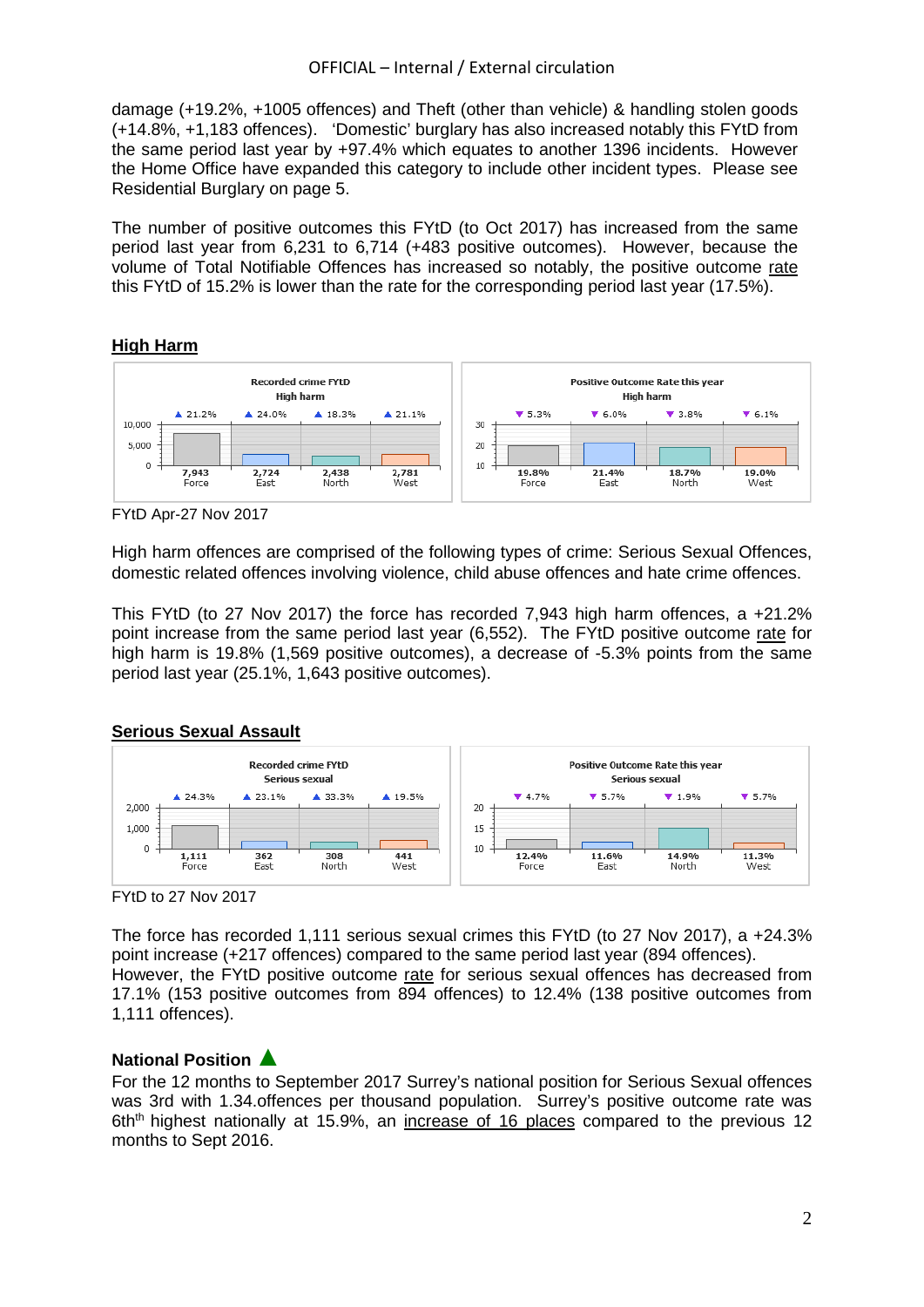

FYtD to 27 Nov 2017

The force has recorded a +25.7% increase in rape offences this FYtD (to 27 Nov 2017) compared to the same period last year (369 to 464 offences). The FYtD positive outcome rate has decreased from 14.7% (54 positive outcomes from 369 offences) to 9.1% (42 positive outcomes from 464 offences).

# **National Position** ▲

For the 12 months to July 2017, Surrey's national position for rape crimes increased by three places to 2nd position. The national position for positive outcomes increased by four places to 19<sup>th</sup> position compared to the 12 months to Sept 2016.

# **Child Abuse**



FYtD to 11 Dec 2017

The force has recorded an increase of +4.7% for Child Abuse offences this FYtD (to 11<sup>th</sup> Dec 2017) compared to the same period last year (1,472 up to 1,541 offences). The FYtD positive outcome rate has decreased from 29.3% (432 positive outcomes from 1,472 offences) to 20.6% (317 positive outcomes from 1,541 offences).



FYtD to 27 Nov 2017

The force has recorded an increase of  $+4.7\%$  for Child Abuse offences this FYtD (to 11<sup>th</sup> Dec 2017) compared to the same period last year (1,379 up to 1,541 offences). The FYtD positive outcome rate has decreased from 30.3% (418 positive outcomes from 1,379 offences) to 20% (309 positive outcomes from 1,541 offences).

# **Domestic Abuse**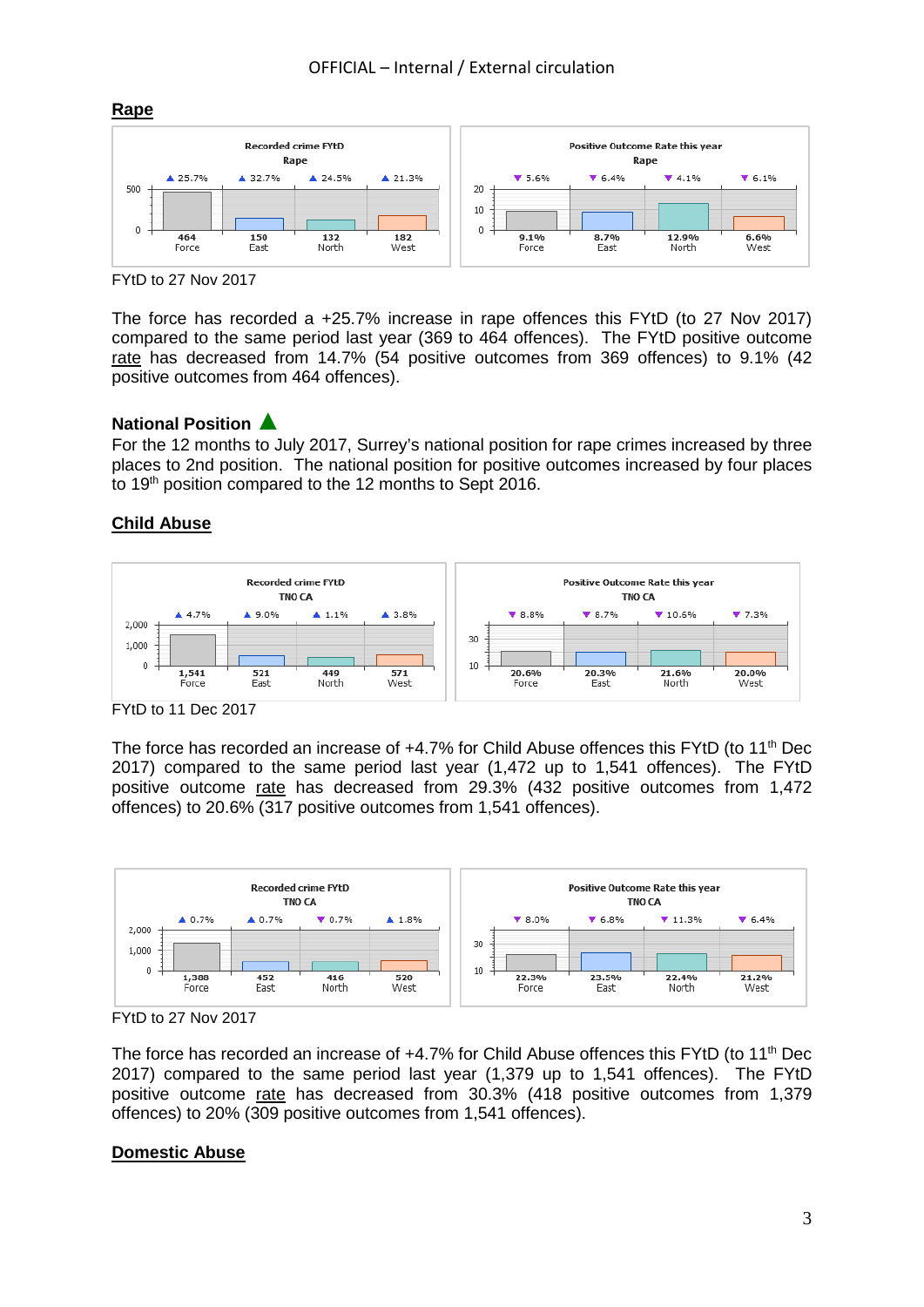# OFFICIAL – Internal / External circulation



FYtD to 27 Nov 2017

This FYtD (to 27 Nov 2017) the force had recorded a +18.0% increase in Domestic Abuse offences (+881 offences) compared to the same period last year (4,904 to 5,785 offences). The FYtD positive rate has decreased from 27.1% (1,329 positive outcomes from 4,904 offences) to 22.8% (1,319 positive outcomes from 5,785 offences).

# **Hate crime**



FYtD to 27 Nov 2017

The force has recorded an increase of +38.7% in Hate Crime offences this FYtD (to 27 Nov 2017) compared with the same period last year (935 up to 1,297 offences). The positive outcome rate for this FYtD has decreased from the same period last year, however the actual number of positive outcomes achieved has risen as follows:

Last year FYtD: 20.3% rate (189 positive outcomes from 935 offences)

This FYtD: 16.0% rate (207 positive outcomes from 1,297 offences).

#### **Violent crime**





This FYtD (to Oct 2017) the force has recorded an increase of +28.0% violent crime offences (with and without injury), with 17,450 offences recorded compared to 13,633 in the same period last year (+ 3,817 offences). Violence without injury offences have increased by +30.7% (+3.069 offences), with notable increased for Assault without injury +41.2% (+1519 offences) and Public fear, alarm or distress +17.6% (559 offences). Violence with injury offences have increased by +20.6% (+748 offences), with a notable increase for Assault with injury of +18% (+635 offences).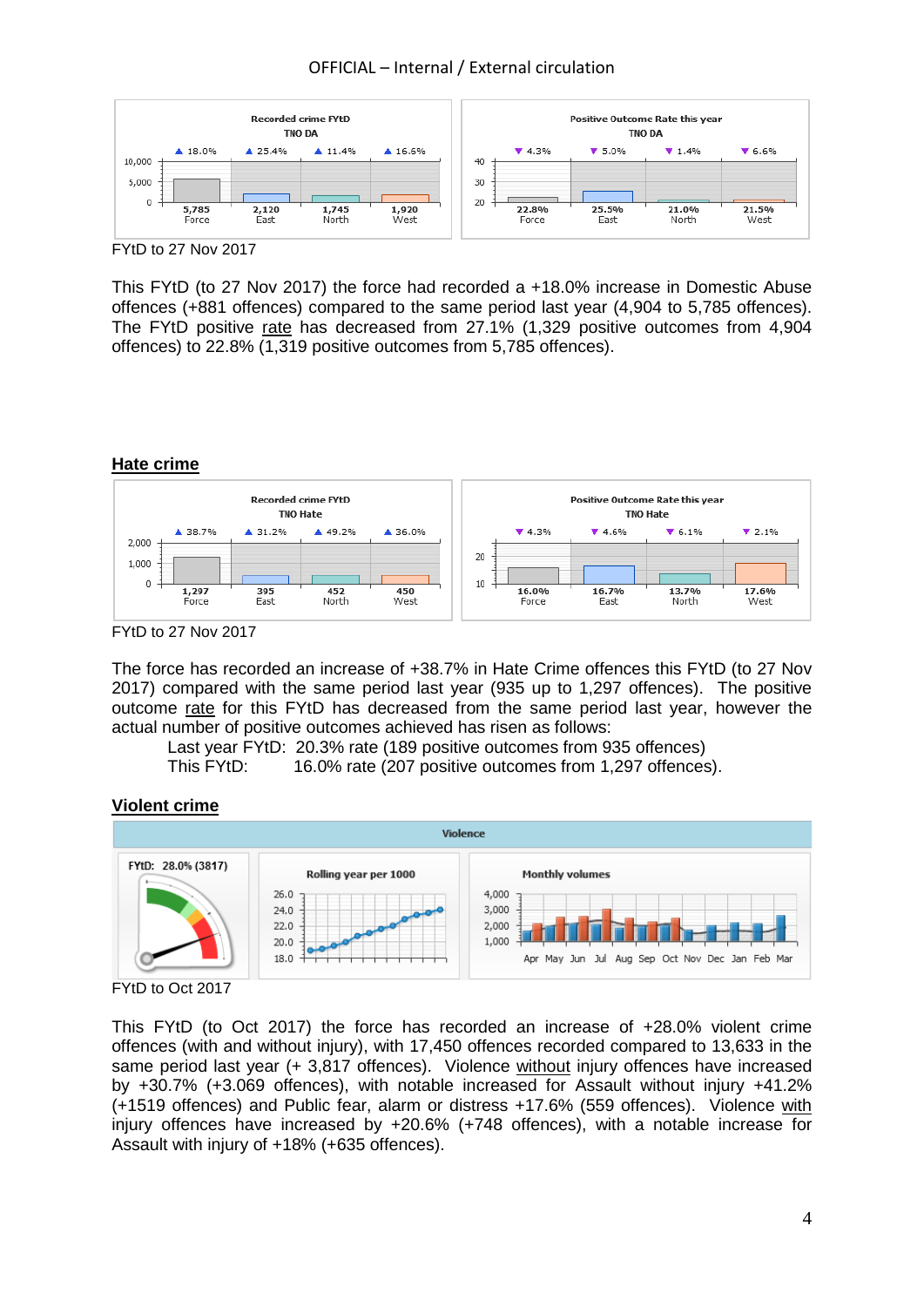The volume of positive outcomes for violent crime offences (with and without injury), this FYtD has increased compared with the same period last year from 2,908 to 3,038 (+130 positive outcomes). However due to the notable increases in violent crime offences this FYtD the positive outcome increases are not reflected in the positive outcome rates.

| Violence without injury |                                                                         |
|-------------------------|-------------------------------------------------------------------------|
|                         | Last year FYtD: 27.0% rate (1003 positive outcomes from 3,625 offences) |
| This FYtD:              | 24.6% rate (1075 positive outcomes from 4,375 offences)                 |
|                         |                                                                         |
| Violence with injury    |                                                                         |
|                         | Last year FYtD: 19% rate (1905 positive outcomes from 10,008 offences)  |
| This FYtD:              | 15% rate (1963 positive outcomes from 13,077 offences)                  |
|                         |                                                                         |

# **National position** ▲

For the 12 months to September 2017, Surrey's national position for Violence with injury was  $6<sup>th</sup>$  at 5.97 offences per thousand population, a reduction of 4 places compared to September 2016. Surrey position for Violence without injury was 21<sup>st</sup> with 17.45 offences per 1000 population, an increase of 2 places compared to September 2016.

Surrey's positions for positive outcomes have improved two places to 14<sup>th</sup> for Violence with injury at  $26.4\%$ , and six places to  $25<sup>th</sup>$  for Violence without injury at 16.7%.

# **Residential Burglary**



FYtD to Oct 2017

The force recorded a +97.4% increase in 'Domestic' Burglary offences this FYtD (to Oct 2017). However, the Home Office Crime Recording (HOCR) counting rules changed from April 1<sup>st</sup> 2017 and this category, now referred to as 'Residential' Burglary, includes both burglaries to domestic dwellings and offences such as shed breaks and similar. This means that figures for last year and this cannot be directly compared.

The volume of positive outcomes also increased (99 up to 193, +94.9%), with similar positive outcome rates this FYtD and for the same period last year (6.8% and 6.9% respectively).

Residential burglary statistics will be directly comparable with results from this financial year in the 2018/19 financial year.

# **National position for Total Burglary** ▼

For the 12 months to September 2017, the volume of Total burglary offences was 5.63 offences per thousand population. This has decreased our national position 7 places to 13<sup>th</sup> position compared to the 12 months to September 2016. Surrey's positive outcome rate has reduced four places to 32nd position at 6.4% when compared with the 12 months to September 2016.

# **Anti-Social Behaviour (ASB)**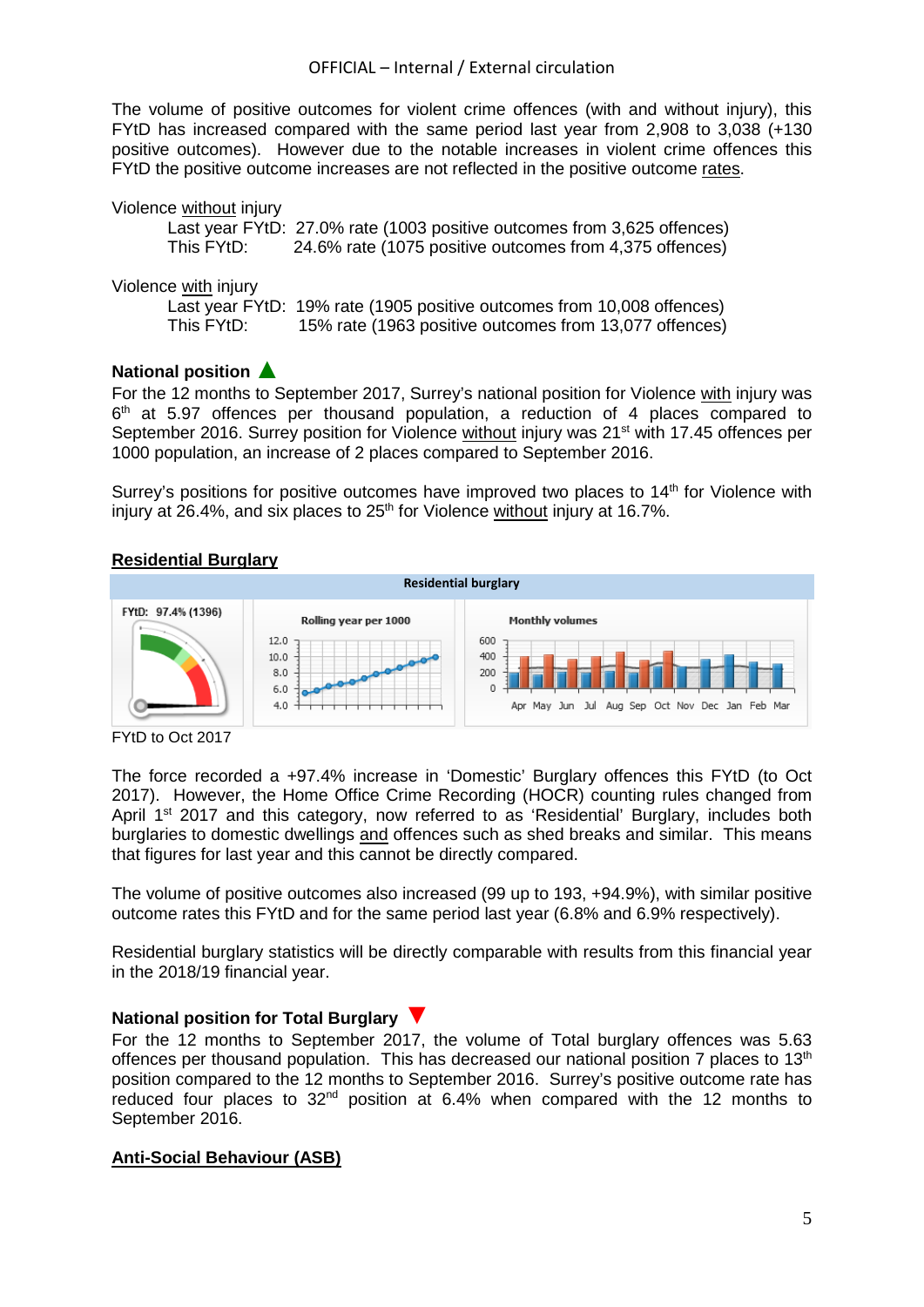# OFFICIAL – Internal / External circulation



FYtD to Oct 2017

The force recorded an increase of +11.8% more ASB incidents this FYtD (to Oct 2017) compared to the same period last year (+1729 incidents). Notable increases in volume have been seen for Nuisance (+952 incidents, +9.6%) and Environmental (+715 incidents, +44.8%) ASB. In particular:

- ASB11: Rowdy or inconsiderate behaviour (Nuisance), +425 incidents (+7.8%)
- ASB15: Vehicle nuisance / inappropriate use of (Nuisance) +556 incidents (+ 18.0%)

Joint Neighbourhood Survey results for FYtD (to Sept 2017) show that 79.3% of respondents agreed that Surrey police are dealing with the anti-social behaviour and crime issues that matter in their area. This is an increase on both the same period last year (+2.6% points) and the previous 2016/17 year end (+3.4% points) results.

# **Fly tipping**

Local Authorities (LA) are the lead agency to deal with fly-tipping in Surrey, and the powers for enforcement in Surrey lie with the Environment Agency, and District and Borough Councils. The level of enforcement resource across the county varies between District and Borough Councils, for example Joint Enforcement Teams (JET) are not set up on all boroughs. The JETs have council officers working together with the police to combat antisocial behaviour and low-level crime such as fly-tipping.

The Local Authorities developed a 'Joint strategy to tackle and reduce fly-tipping in Surrey, 2016' with the paper detailing this strategy indicating that fly-tipping is increasing in Surrey. For example, 6,851 fly-tipping incidents reported by Surrey Local Authorities in 2014/15, up from 6,760 in 2013/14. The paper also identified Tandridge, Guildford and Woking as the boroughs experiencing the highest levels of fly-tipping.

Surrey Police Community Safety Teams engage through Road Education and Enforcement Days (REED). These are coordinated by the Casualty Reduction Officers working with JET teams and other partner agencies and focus on crime hotspot areas and locations that the LA have identified as problematic for fly tipping.

The Community Safety Team, Local policing teams supported by Probationer officers and Roads Policing stop vehicles and look for larger vehicles that appear to have scrap metal or waste. When stopped they ensure the driver has the correct documentation, a Waste Carriers Licence or Waste Transfer Notice. It is the responsibility of the waste carrier to maintain a log of where they have collected and deposited waste and this information must be held for two years. The next day of action will be held in Tandridge, a date is yet to be agreed with all involved partners.

Where fly-tipping creates a clear obstruction and danger to road users, this will be attended and any evidence perused. Such reports would be handled by the Force Control Room and be subject to the normal Threat, Harm and Risk assessment. Surrey Police have recorded 245 incidents over the last 12 months under S33.8 and S33.9 of the Environmental Protection Act 1990.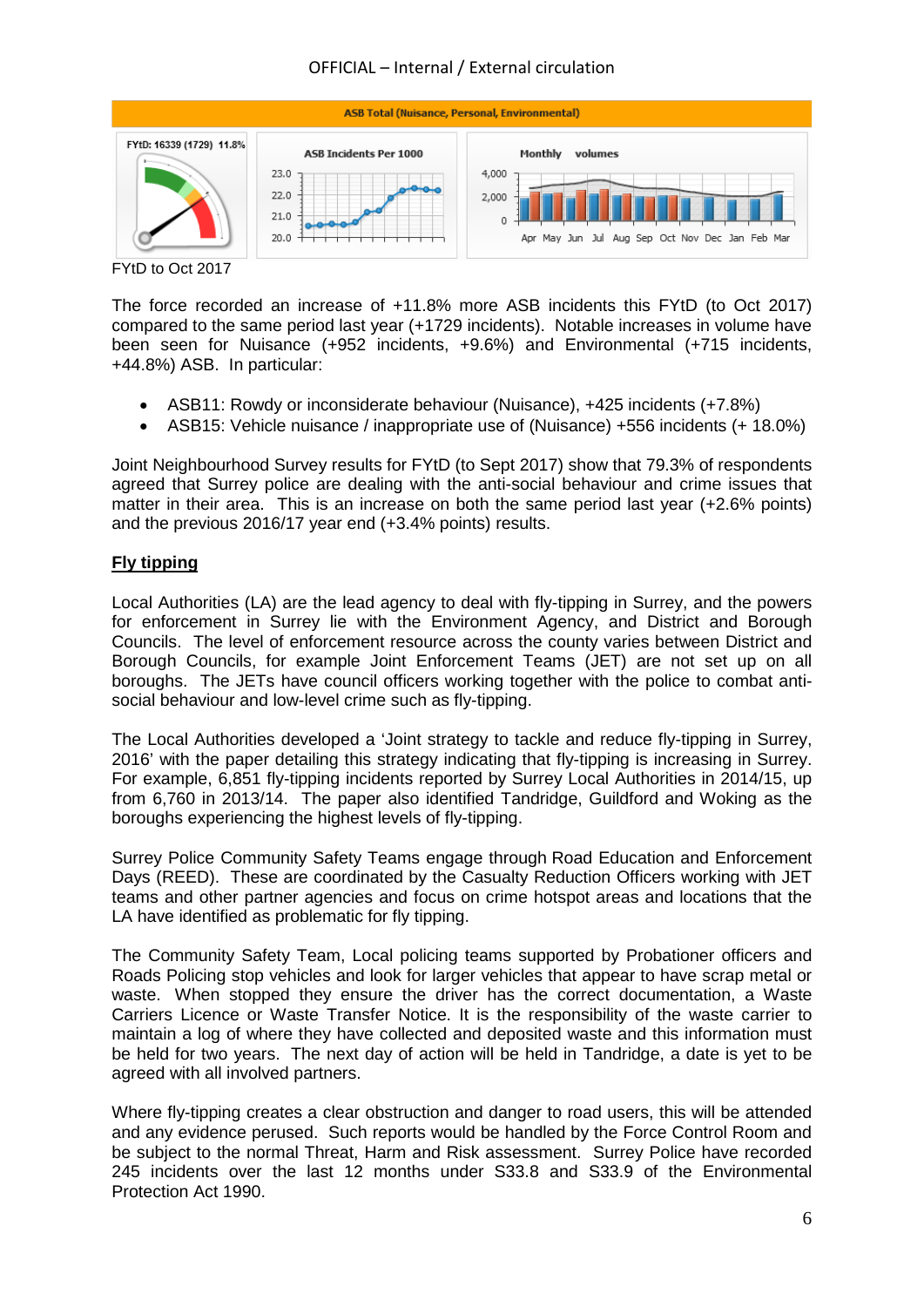# **Examples of good work**

The hard work and efforts of the Reigate and Banstead team led to Redhill man, Craig Dansie, being given a 13 month sentence at Guildford Crown Court (October 2017). He was found guilty of 12 charges, including criminal damage, common assault and public order offences. He was also given restraining orders against two women in Redhill and pleaded guilty to possession of a bladed article. The Neighbourhood Inspector said this was hugely reassuring for the community, and highlighted that the weight of evidence against him ensured that he was remanded during his various court appearances.

Maybury man Mark Trippit, was sentenced at Guildford Crown Court (13 October) to a total of six years' imprisonment for a firearms offence and possession of explosives. Trippit had taken a homemade 'shotgun' out with him in a vehicle and fire two shots in the direction of two men he had a disagreement with, before fleeing the scene. Officers attended his home address during the search for him and discovered a number of suspicious items, including a container of 10 railway fog detonators containing small quantities of explosives. A quicktime investigation took place and officers were deployed to locate Trippit who was believed to still be armed. He was arrested the following day at Guildford railway station. The investigation lead highlighted that this was a serious incident which could have had worse consequences. Due to the quick actions of our officers, we were able to arrest Trippit and prevent him from causing any more harm. He also said "We would like to thank the members of the public who co-operated with our investigation, which has helped put this dangerous man behind bars and keep our communities safer."

Mohamed Wallace from London was stopped in Ewell in April by Operation Viking officers proactively patrolling the area to tackle cross border drug dealers. Before being taken into custody he was taken to hospital as officers were concerned he was concealing drugs internally. Officers requested a strip search however Wallace refused an x-ray. He was kept under constant observation in custody and went on hunger strike for 20 days. Officers had to apply for an extension to his detention to continue holding him. Wallace was charged with driving offences, breaching an anti-social behaviour order and possession of cannabis for which he was sentenced to eight weeks in prison. The following day prison staff entered his cell and found him attempting to internally secrete drugs. He was found to have 101 packets of crack cocaine and 59 packages of heroin. Wallace pleaded guilty to possession with intent to supply Class A drugs and sentenced to 4 years imprisonment at Guildford Crown Court in November. He was also sentenced for possessing control identity documents with intent.

Danny Keet from Normandy, and Wayne Melton from Tongham, used distraction techniques on elderly people to gain entry and steal goods from properties in remote locations of Farnham and Hampshire. They also entered the home of one woman while she slept but were confronted by her live-in carer ensuring nothing was stolen. One of the incidents occurred in Hampshire when an elderly man on a mobility scooter was approached, he was dragged to the floor and his bag stolen. Keet pled guilty to two counts of attempted burglary and was sentenced to four years imprisonment (September) and Wayne pled guilty to two counts of attempted burglary, one of burglary and one count of robbery and was sentenced to nine years imprisonment (October). Investigator DC Smith said ""I hope the sentences send a clear message to any other individuals considering committing the same crimes. We do not tolerate this behaviour in Surrey and we will seek to prosecute you."

# **2. Supporting Victims**

| Measures by<br>Aim | 2016/17<br><b>Performance</b> | <b>Current performance</b> |
|--------------------|-------------------------------|----------------------------|
|--------------------|-------------------------------|----------------------------|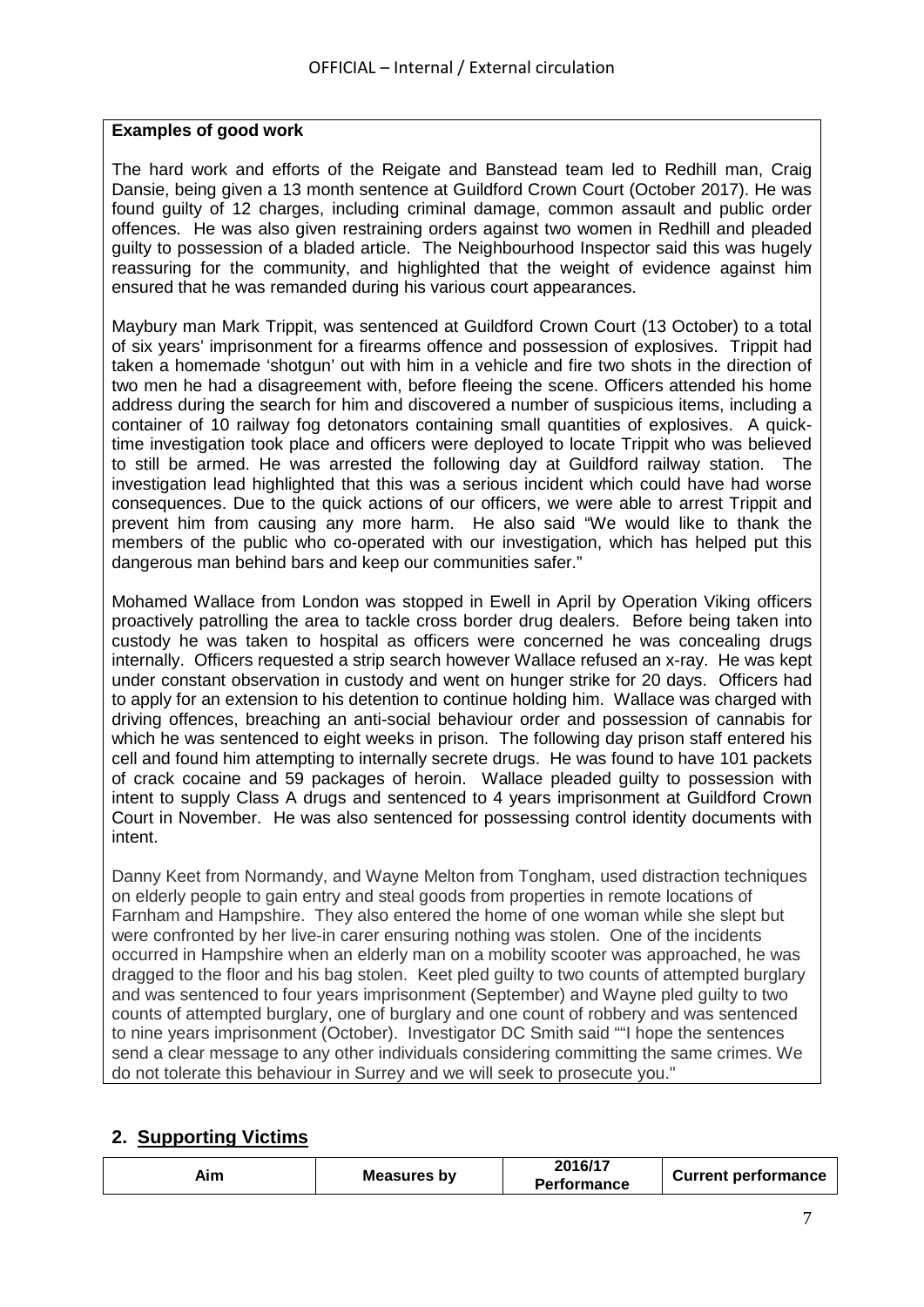| For Surrey Police to be     | HMIC grade for           | Good          | Inspected      |
|-----------------------------|--------------------------|---------------|----------------|
| rated 'good' (or better) at | protecting vulnerable    | (Autumn 2016) | November 2017  |
| protecting vulnerable       | people from PEEL         |               | Results to be  |
| people                      | Effectiveness Inspection |               | published 2018 |
|                             |                          |               |                |

| Aim                                                                                            | <b>Measures by</b>                                                                                    | <b>Year End</b><br>2016/17 | <b>Previous</b><br>Apr-Oct<br>2016/17 | <b>FYtD</b><br>Apr-Oct<br>2017/18 |
|------------------------------------------------------------------------------------------------|-------------------------------------------------------------------------------------------------------|----------------------------|---------------------------------------|-----------------------------------|
| For victims to be<br>satisfied with the level<br>of service they receive<br>from Surrey Police | % of victims of crime<br>surveyed satisfied with<br>police service<br>(aggregate of 2 crime<br>types) | 80.8%<br>(1245)            | 80.2%<br>(709)                        | 79.1%<br>(905)                    |

# **Victim Satisfaction**

The table below compares the Force's victim satisfaction performance this financial year to date (FYtD October) with the 2016/17 year end.

|                             | <b>Year End</b><br>2016/17 | <b>Previous</b><br>Apr-Oct<br>2016/17 | <b>FYtD</b><br>Apr-Oct<br>2017/18 | % point<br>change between<br><b>YE and FYtD</b><br>2017/18 |
|-----------------------------|----------------------------|---------------------------------------|-----------------------------------|------------------------------------------------------------|
| *Overall crime satisfaction | 80.8%                      | 80.2%                                 | 79.1%                             | $-1.7%$                                                    |
|                             | (1245)                     | (709)                                 | (905)                             |                                                            |
| <b>Burglary</b>             | 86.7%                      | 87.5%                                 | 83.1%                             | $-3.6\%$                                                   |
|                             | (649)                      | (328)                                 | (438)                             |                                                            |
| <b>Violent</b>              | 74.3%                      | 74.0%                                 | 75.4%                             | $+1.1%$                                                    |
|                             | (596)                      | (381)                                 | (467)                             |                                                            |

# **Overall Satisfaction (crime)**

\*Aggregate of Burglary and Violent

Overall satisfaction this FYtD (to Oct 2017) is 79.1% which is -1.7% points lower than the previous year end result (80.8%). This has been influenced by notably lower overall satisfaction recorded in July.

Satisfaction with ease of contact this FYtD (to Oct 2017) remains high at 94.8%, which is higher than the previous year end result of 92.8% (+2.0% points). Whilst satisfaction with ease of contact has been decreasing since May, monthly results continue to be higher than those recorded last year. Satisfaction with actions taken is slightly higher this FYtD than the previous year end at 76.7% (+0.6% points). This result has been influenced by lower satisfaction levels recorded between July and September, however October shows a notable recovery.

At 70.6% satisfaction with being kept informed is -3.7% points lower this FYtD (to Oct 2017) than the previous year end. Results were notably low in July and whilst improving since then, they have not achieved the levels seen in the first quarter of the financial year.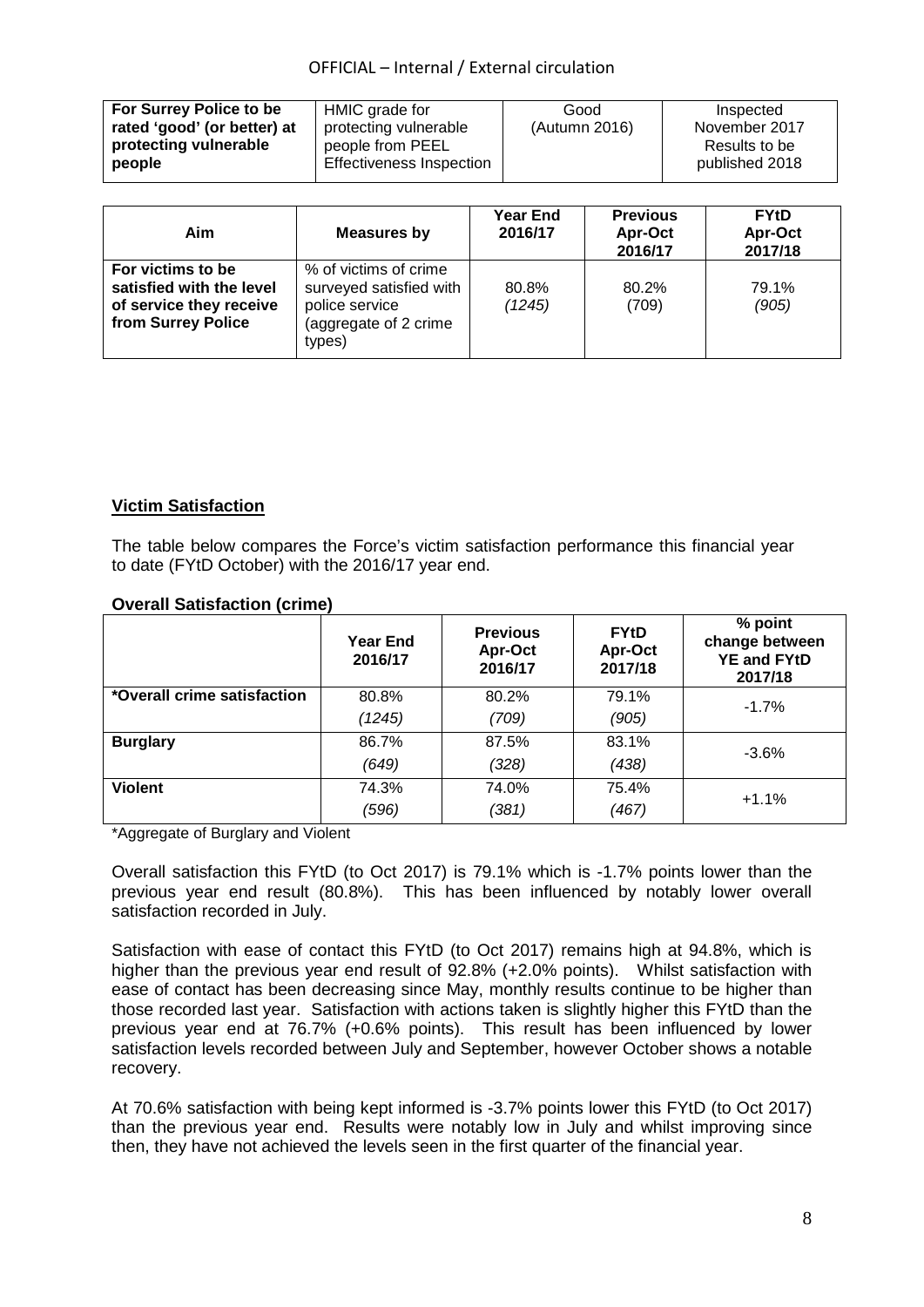Burglary overall satisfaction this FYtD (to Oct 2017) is 83.1% which is -3.6% points lower than the previous year end result (86.7%). This has been influenced by notably lower overall satisfaction recorded in July however results from August have improved.

Related to the lower kept informed satisfaction seen this FYtD, it is notable that from 1<sup>st</sup> April the Home Office counting rules changed to expand the 'Domestic Burglary' classification to 'Residential Burglary', and this now includes crimes such as 'shed breaks' and similar. Therefore from April (June results) onwards the sample of victims surveyed has been drawn from the wider Residential Burglary group. A manual audit of burglaries in April indicated that over a third of 'residential' burglaries were not 'dwelling' burglaries.

Results for Burglary will continue to be assessed and monitored. Performance monitoring and command oversight occurs at all levels, including a weekly review by ACC Burton and Burglary being considered at the monthly Crime Performance Board.

Violent overall satisfaction this FYtD (to Oct 2017) is 75.4% which is +1.1% points higher than the previous year end (74.3%). Violent crime satisfaction with actions taken and being kept informed are also higher this FYtD than the previous year end (+2.8% points and +1.4% points respectively).

# Victims Code Compliance

Overall compliance with the Victims' Code of Practice has increased from 44.3% (May to July) to 74.5% (Sept to Nov 2017).

There have been significant increases in compliance across all areas audited. September to November compliance for each individual requirement was as follows: First Contact (FiCon) Compliance: 93.9%, Contact Contract Set: 83.5%, Contact Contract Compliant: 92.2%, Prime Events Compliant: 95.7%% and Written Acknowledgement Provided: 89.9%.

Work in progress to improve victim satisfaction includes:

- Training continues for supervisors around NICHE and Victim Contact delivered by the Customer Service Policy Officer throughout December
- North Surrey continue to dedicate resource from their Performance team to support VCOP auditing to target, monitor and address under performance
- North Surrey also deliver local training on division as and where needed
- East Surrey have dedicated two light duties Officers and resource from their Performance team to replicate the North Surrey model of auditing to target, monitor and address under performance
- West Surrey have dedicated 4 temporary Sergeants to replicate the North Surrey model of auditing to target, monitor and address under performance
- ACC Kemp continues to chair the Volume Crime Improvement Board to maintain governance and accountability for victim satisfaction and VCOP compliance
- Second phase of the Communications campaign has been rolled out which has included new images on screen savers and posters
- Dedicated training has been provided upon request to the CID away day (all of West Surrey CID), all of CID and SIU for East Surrey, and for a number of specific rotas where lack of knowledge and compliance has been identified
- Reviewing dissatisfied comments from the free text obtained as part of the user satisfaction surveys and addressing poor victim care with officers directly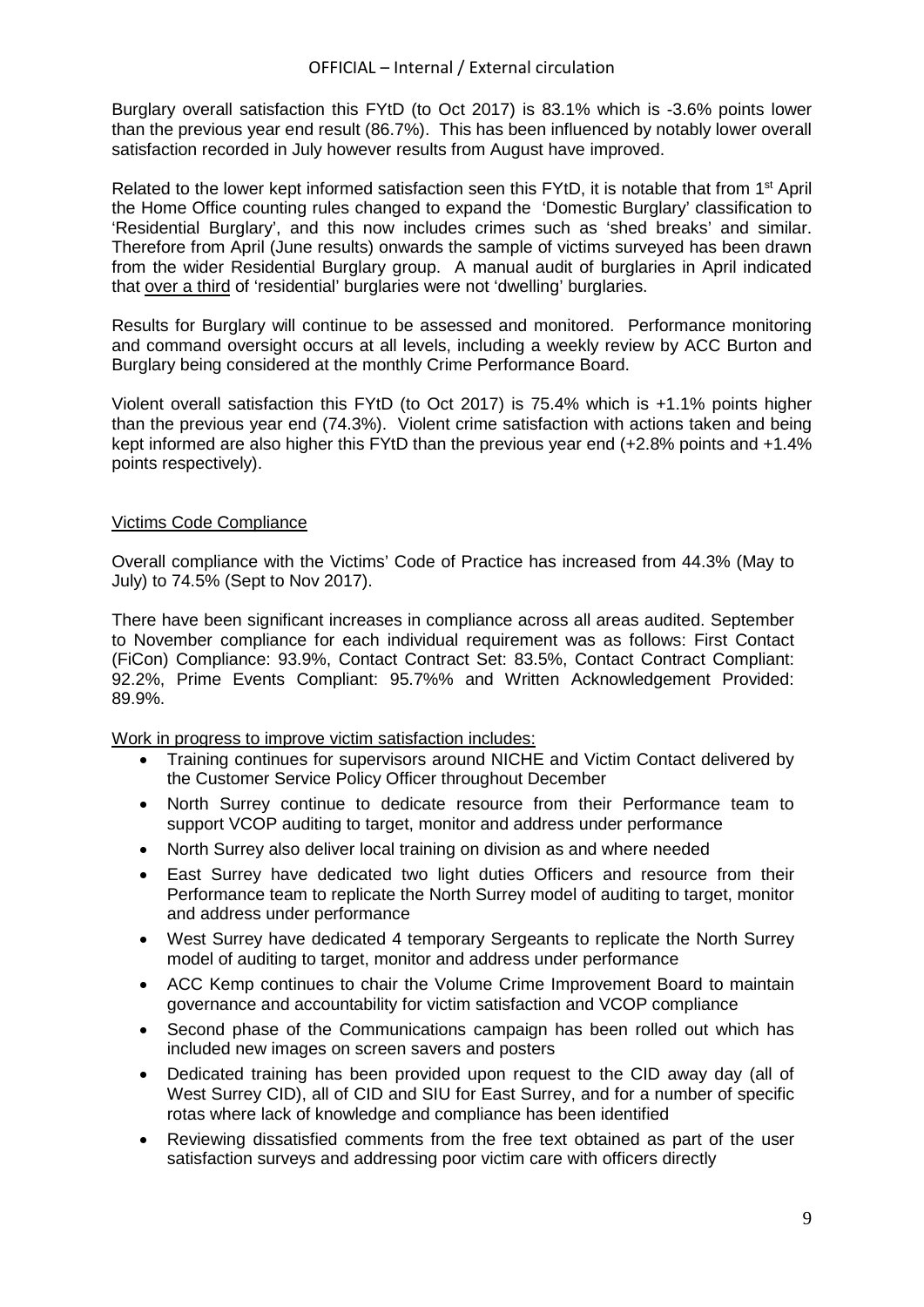- Clear escalation process has been put in place to address non-compliance, escalating from direct line manager intervention to SMT intervention, and consequences have been introduced i.e. compliance against victim contact is now considered when applications are made for courses, transfer requests or promotion opportunities
- Thank you letters sent from ACC to Kemp to consistently good performers
- Dedicated blog on victim care from ACC Kemp

# **Anti-social Behaviour**

|                                                       | <b>Year End</b><br>2016/17 | <b>Previous</b><br>Apr-Oct<br>2016/17 | <b>FYtD</b><br>Apr-Oct<br>2017/18 | % point change<br>between YE and<br><b>FYtD</b> |
|-------------------------------------------------------|----------------------------|---------------------------------------|-----------------------------------|-------------------------------------------------|
| Anti-social behaviour<br>(ASB)<br>victim satisfaction | 70.3%<br>(2594)            | 69.7%<br>(1688)                       | 72.8%<br>(1685)                   | $+2.5%$                                         |

Overall satisfaction of anti-social behaviour victims this FYtD (to Oct 2017) is 72.8% which is +2.5% points higher than the previous year end, and (statistically significantly) higher than the same period last year (+3.1% points). Furthermore, overall satisfaction is higher for both Grade 1-3 callers at 75.6% (+3.4% points) and Grade 4 callers at 71.1% (+2.0% points) than the previous year end results.

Overall satisfaction is higher across all divisions when compared to the previous year end. In particular, overall satisfaction on East is 74.1% (+3.6% points) and on West is 74.2% (+3.0% points).

Furthermore, all satisfaction indicators are higher or equal to results for the previous year end. Satisfaction with time taken to attend shows the largest increase of +3.8% points to 81.9%, followed by satisfaction with ease of contact +3.1% points to 91.6%.

# **Dealing with Anti-social behaviour**

The following highlights a number of initiatives utilised within Surrey to tackle and reduce anti-social behaviour.

Use of Powers - This year Surrey Police have obtain 21 Criminal Behaviour Orders (CBOs), 22 Property Closures and 30 Reactive Dispersal Orders. These have been used to tackle and disrupt organised crime groups, control serious/harmful anti-social behaviour in communities and protect vulnerable victims.

#### Partnership work

The Surrey Anti-Social Behaviour (ASB) Strategy Group is a multi-agency group that works to coordinate ASB reduction activities that require a partnership approach and are common across the county of Surrey.

Surrey ASB Practitioner Forum - provides a means to keep in touch with ASB practitioners, provide learning opportunities, share good practice and keep colleagues informed of Surreywide activity and developments in national policy and practice. Two forums this year with over 80 professionals attending each event. The content for these forums has included: Supporting Victims, defining and tackling neighbour nuisance, use of mediation, loan sharking, engaging young people, tackling drug related harm by understanding; the surrey drug market and county lines, the signs of cuckooing and the impact of gang involvement.

ASB Week (w/c 17<sup>th</sup> July) - third year Surrey Partners worked together on a week long campaign to highlight ASB. Key communications objectives were: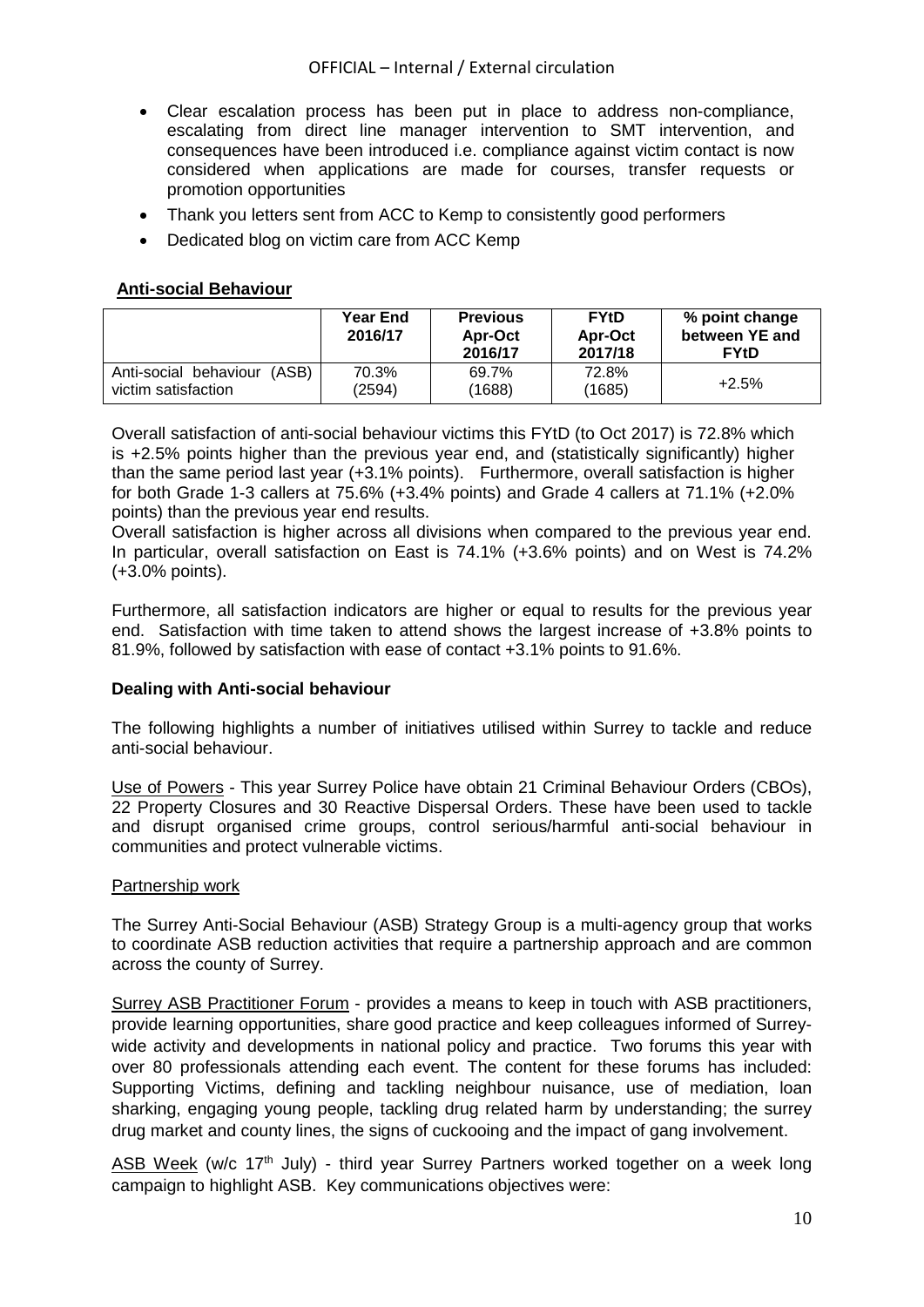- Increase public confidence that the appropriate agencies will work together to deal robustly with ASB
- Support operational activity to identify and assist repeat and vulnerable victims of ASB
- Increase public awareness of which agency deals with each type of ASB, what is and is not enforceable ASB, the options available for dealing with ASB
- Increase officer awareness of the need to keep ASB victims informed.

Borough Activity - Neighbourhood policing teams joined forces with colleagues from all the borough councils and Surrey County Council, housing providers and Surrey Mediation Services. Proactive patrols on all boroughs in the areas where ASB has been previously reported or where there is known youth disorder. The Housing Trusts went on joint patrol around key estates using the ASB week to engage with residents and hand out leaflets. Some boroughs set up stalls around the town with ASB Officers and council colleagues to speak to members of the public about any issues they may have.

24hr ASB Tweetathon - To give the public an insight into the ASB issues we deal with on a daily basis, the Contact Centre tweeted incidents throughout the day (19 July).

ASB Quiz - On the Surrey Police website and other social media channels to test knowledge on which agencies deal with different types of ASB.

Social Media - Hashtag for the week #ASBAware. Each day tweets and posts relating to different themes were sent out from the Force Twitter and Facebook accounts

ASB Victim Service - The OPCC has now commissioned a service to support anti-social behaviour victims, often the most vulnerable in society. Alliance Support Coaching (ASC) provide this service, to help victims of ASB using the model below. The service started taking referrals in September and has already received 40 referrals.



ASB Awards – 26th October 2017. Over 120 victims, their friends/family and practitioners attended this event which recognised the bravery of residents and communities who had stood up to anti-social behaviour in their community. These residents were involved in providing statements to secure ASB Orders and Closures against the offenders and the Surrey ASB Strategy Group wanted to acknowledge and thank them for being brave enough to support this action. The event also commended partner agencies that have worked well as a team in tackling ASB and putting victims at the heart of their response. It was hoped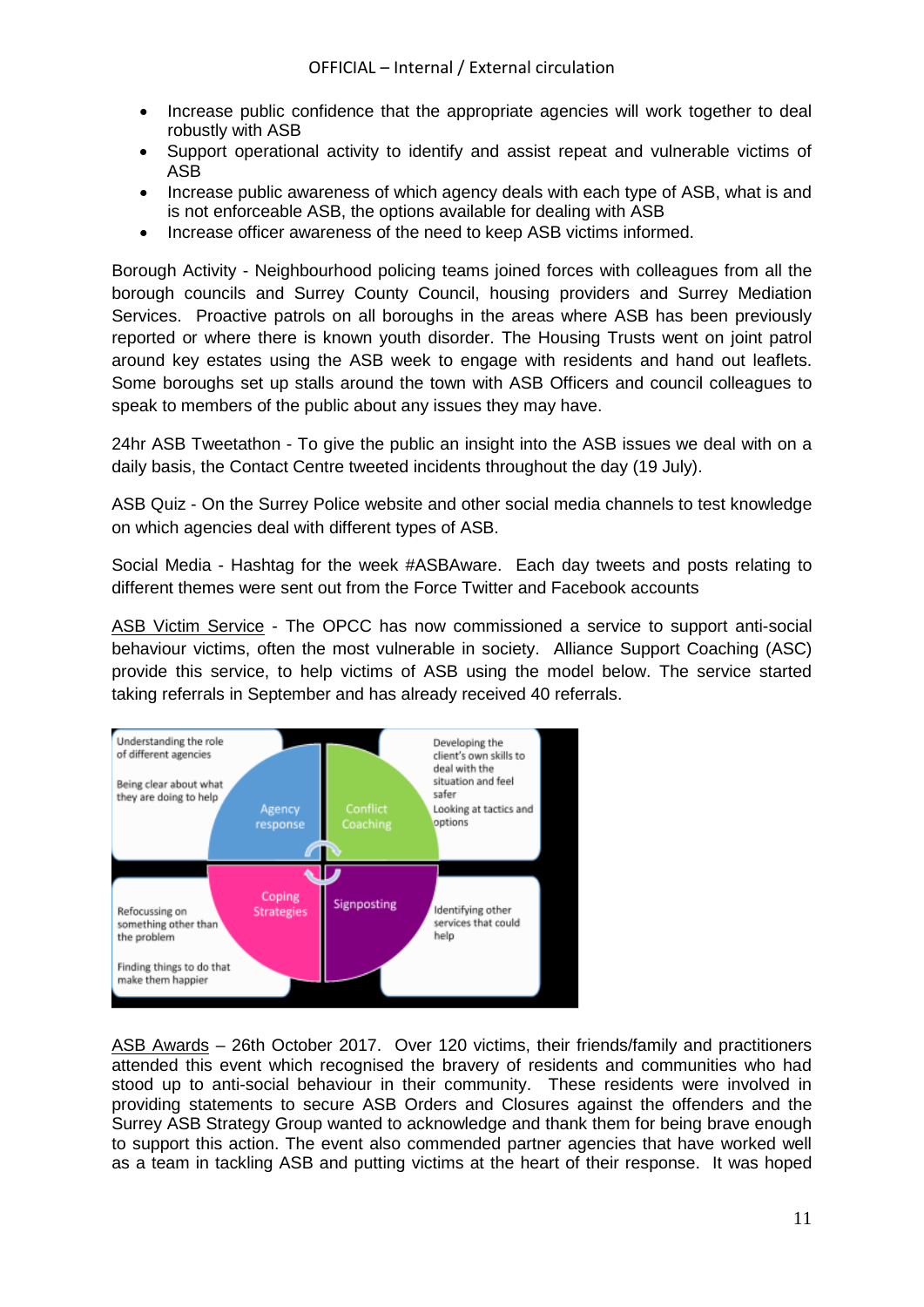that by bringing this group of people together, they can see they are not alone and find strength in that, whilst they rebuilt their lives.

# **3. Tackling Rural Crime**

| Aim                   | Measures by             | 2016/17<br>Performance | <b>Current</b><br>performance |  |
|-----------------------|-------------------------|------------------------|-------------------------------|--|
| For police to improve | % of 101 calls answered | 55.5%                  | 57.4%                         |  |
| the answering of the  | within 60 seconds       | (Year 16-17)           | (FYtD to Oct 2017)            |  |
| 101 non-emergency     |                         | 181,223 of 326,529     | 122,338 of 213,133            |  |
| number                |                         | calls                  | calls                         |  |

| Aim<br>Measures by                                                                    |                                                               | <b>Year End</b><br>2016/17 | <b>Previous</b><br><b>Apr-Sept</b><br>2016/17 | <b>FYtD</b><br><b>Apr-Sept</b><br>2017/18 |  |
|---------------------------------------------------------------------------------------|---------------------------------------------------------------|----------------------------|-----------------------------------------------|-------------------------------------------|--|
| For communities to feel<br>that police deal<br>effectively with their<br>local issues | % people who feel<br>the police tackle<br>local issues<br>Q9B | 84.4%<br>(5752)            | 84.3%<br>(2869)                               | 86.9%<br>$(2976)^*$                       |  |

Source: Joint Neighbourhood Survey \*Results for Quarters 1 and 2, 2017/18 **Call Handling and Deployment**

# 999 Performance

999 call handling performance remains strong and is always given priority. Current FYTD (to Oct 2017) 999 performance shows that 93.2% of calls are answered in 10 seconds, with October 2017 performance at 91.7%.

# 101 Performance

# **101 calls answered within 60 seconds (%)**

| <b>Month</b> | <b>April</b><br>% | May<br>% | Jun<br>% | July<br>% | Aug<br>% | Sep<br>% | Oct<br>% | <b>Nov</b><br>% | <b>Dec</b><br>% | Jan<br>% | Feb<br>% | Mar<br>% | YE /<br><b>FYTD</b> |
|--------------|-------------------|----------|----------|-----------|----------|----------|----------|-----------------|-----------------|----------|----------|----------|---------------------|
| 2016/17      | 39.7              | 36.3     | 37.1     | 26.9      | 37.2     | 47.8     | 56.8     | 76.8            | 81.7            | 78.2     | 80.9     | 76.0     | 55.5%               |
| 2017/18      | 74.2              | 65.6     | 59.5     | 57.7      | 52.6     | 49.2     | 43.5     |                 |                 |          |          |          | 57.4%               |

Overall this FYtD (to Oct 2017) 57.4% of 101 calls have been answered within 60 seconds (122,338 of 213,133 calls). This compares with just 55.5% answered within 60 seconds at the year end 2016/17. 101 call handling performance does sees a greater degree of variation than 999 performance mainly due to a number of factors including continued prioritisation of 999 emergency calls over 101 calls, and the greater volume of calls we see during the summer months or following a significant incident.

A comparison of the overall abandonment rate for 101 calls is shown in the table below for the year end 2016/17 compared with FYtD to Oct 2017/18. It should be noted we would expect a % of 101 calls to abandon as callers are signposted to alternative, and more convenient communication channels such as online reporting via automated messaging first played when they call 101.

# **101 abandonment rate (%)**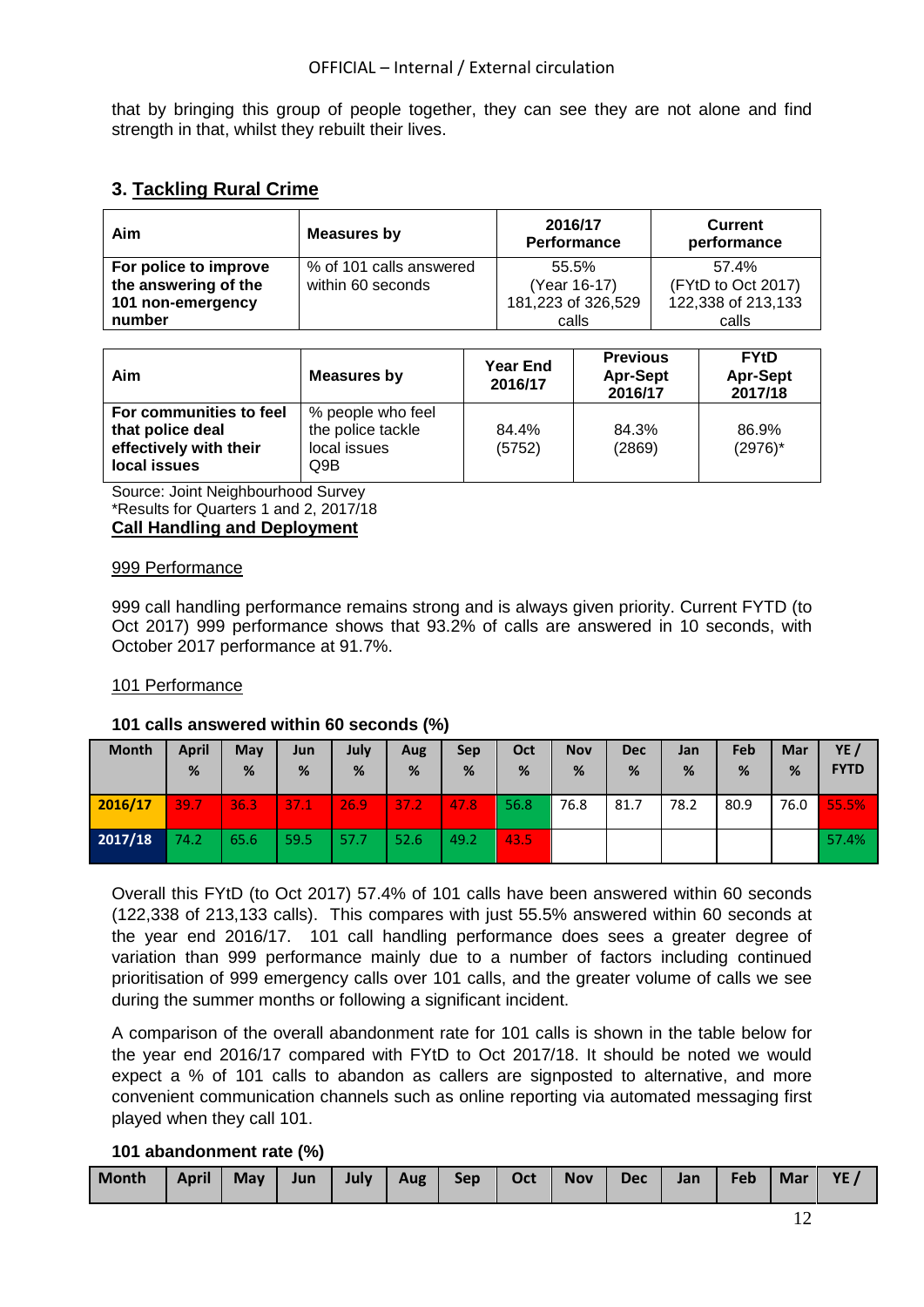|         | %    | %    | %    | %    | %    | %    | %    | %    | %   | %   | %   | %   | <b>FYTD</b> |
|---------|------|------|------|------|------|------|------|------|-----|-----|-----|-----|-------------|
| 2016/17 | 25.1 | 27.4 | 29.5 | 40.7 | 34.5 | 23.9 | 20.3 | 10.1 | 5.7 | 6.3 | 6.3 | 6.7 | 20.6        |
| 2017/18 | 7.9  | 11.7 | 14.7 | 16.0 | 19.1 | 22.3 | 22.4 |      |     |     |     |     | 16.8        |

Comparing the FYtD (to October 2017) with the previous year end, there has been an improvement in overall call handling, and a reduction in the overall abandonment rate. Recently however there have been some challenges in maintaining this performance, mainly due to the high turnover of staff within the contact centre and increased staff vacancy rates. The total abandonment rate for calls in October 2017 was 22.4% with 5,843 out of 26,087 calls abandoned. This compares with 20.3% in October 2016 when 5,956 out of 29343 calls were abandoned. The Head of Contact and Deployment is currently working on a plan to improve staff recruitment and retention.

# **Review of 101 target/measurement:**

A joint Surrey/Sussex meeting was held with the two Offices of the Police Crime Commissioner on 30th November 2016 to discuss the current non-emergency target and consider better ways of tracking performance. The existing targets in both forces are not nationally mandated (with all forces measuring call handling in a variety of ways). The Surrey target has been in place for over 10 years and arguably no longer reflects the changing nature of police call handling which has shifted from traditional call taking to safeguarding, identification of risk and resolution. A proposal was put forward to track, on a monthly basis, the average time calls are answered in certain percentages e.g. 75%, 95% etc.

# **Performance reporting for 101 calls for 2017/18 FYtD (to Oct 2017) in the new format is shown below:**



75% of 101 calls answered within 2 minutes 30 seconds, and 95% of calls answered within 10 minutes,

The average waiting time for a 101 calls 2017/18 FYtD 2 minutes and 1 second.

# **Performance reporting for 101 calls in October 2017 in the new format is shown below:**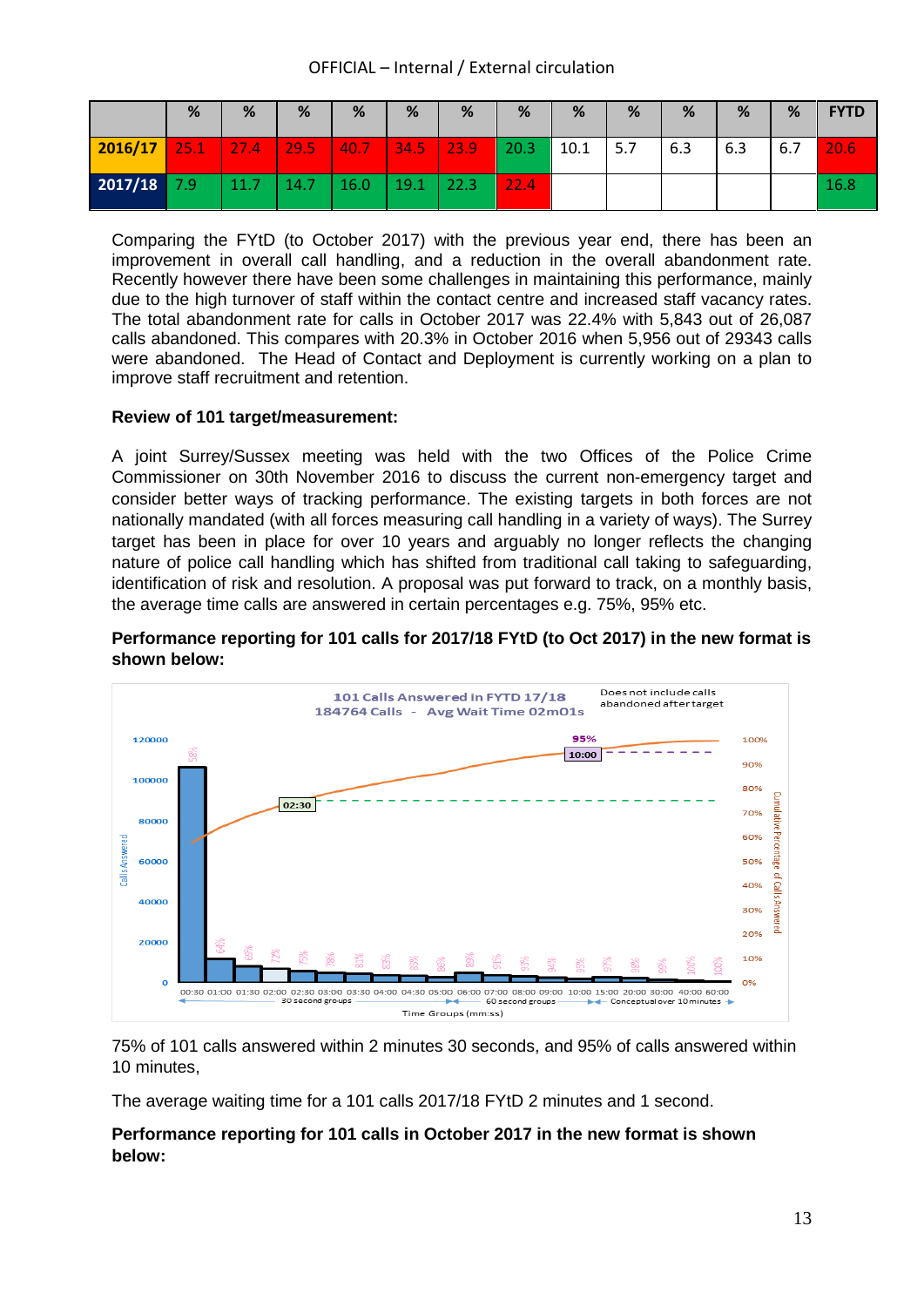

75% of 101 calls answered within 4 minutes 50 seconds, and 95% of calls answered within 20mins. This compares with 75% of 101 calls answered within 3 minutes 50 seconds, and 95% of calls answered within 15 minutes for September 2017.

The average waiting time for a 101 calls in October 2017 was 3 minutes and 26 seconds, compared with 2 minutes 49 seconds for September 2017.

Call handling performance continues to be prioritised within contact and deployment, and the staff are working exceptionally hard to provide the best possible service to the public of Surrey.

# **4. Making our Town Centres Safe**

| Aim                | Measures by                | <b>Year End</b><br>2016/17 | <b>Previous</b><br><b>Apr-Sept</b><br>2016/17 | <b>FYtD</b><br><b>Apr-Sept</b><br>2017/18* |
|--------------------|----------------------------|----------------------------|-----------------------------------------------|--------------------------------------------|
| For people to feel | % residents who say        | 86.9%                      | 87.0%                                         | 84.1%                                      |
| safer in Surrey's  | they feel safe walking     | (6552)                     | (3283)                                        | (3268)                                     |
| towns<br>$\sim$    | alone after dark<br>$\sim$ |                            |                                               |                                            |

Source: Joint Neighbourhood Survey \*Results for Quarters 1 and 2, 2017/18

# **Public Confidence**

|                                    | <b>Year End</b><br>2016/17 | <b>Previous</b><br><b>Apr-Sept</b><br>2016/17 | <b>FYtD</b><br><b>Apr-Sept</b><br>2016/17* | $%$ point<br>change<br>between YE<br>and FYtD |
|------------------------------------|----------------------------|-----------------------------------------------|--------------------------------------------|-----------------------------------------------|
| Public confidence in neighbourhood | 89.0%                      | 89.3%                                         | 91.0%                                      | $+2.0%$                                       |
| police (% Very / Fairly confident) | (6514)                     | (3258)                                        | (3250)                                     |                                               |

Source: Joint Neighbourhood Survey, \*Results for Quarters 1 and 2, 2017/18

Public confidence has increased for the third consecutive quarter to 91.3% (+0.6% points). This is the highest result seen since quarter 3, 2015/16. The FYtD (to Sept 2017) result of 91.0% is now +2.0% points higher than the previous year end result at 89.0%. This is a statistically significant increase.

Confidence levels this FYtD (to Sept 2017) are higher or consistent with the previous year end results. In particular confidence that the police would be **friendly and approachable** (97.4%), **treat you with respect** (97.3%), **use appropriate force** when making arrests (96.7%) and **treat everyone fairly** (93.8%). Confidence that the police would **respond**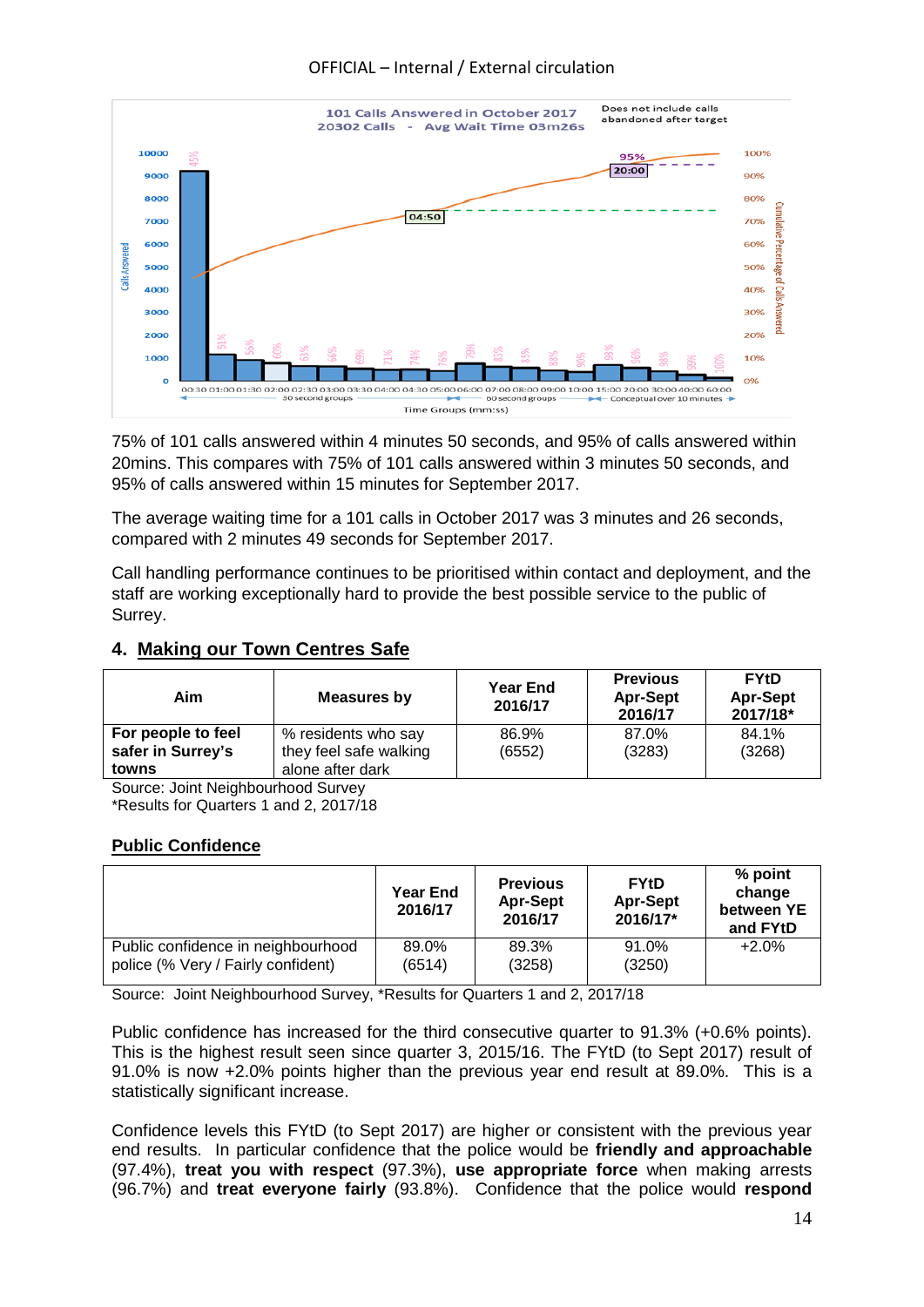**quickly to 999 calls** has increased to 87.6% this FYtD from the previous year end (+2.9% points). This is a statistically significant increase. Confidence that the police will **catch criminals** has increased to 69.9% this FYtD from the previous year end (+1.7% points).

Under half of respondents (46.5%) this FYtD (to Sept 2017) agreed that the police in their neighbourhood are seen in the places and at the times they are needed, however this does represent a statistically significant increase from the previous year end (40.4%, +6.1% points) and the same period last year (41.6%, +4.9% points).

**National Position:** For the 12 months up to June 2017, the Crime Survey for England and Wales places Surrey 4<sup>th</sup> highest for public confidence (SPI 2.3). The percentage difference between  $4<sup>th</sup>$  and  $2<sup>nd</sup>$  place is 0.9% points.

# **5. Tackling the Threat of Terrorism**

| Aim                             | Measures by                               | 2016/17            | <b>Current</b>        |  |
|---------------------------------|-------------------------------------------|--------------------|-----------------------|--|
|                                 |                                           | <b>Performance</b> | performance           |  |
| To ensure a robust plan         | For plans in pace and Not                 |                    | PCC currently         |  |
| remains in place and is kept    | updated to satisfaction of $ $ applicable |                    | content with plans in |  |
| updated and properly funded     | PCC                                       |                    | place – although to   |  |
| to prevent and defeat terrorist |                                           |                    | be kept under review  |  |
| activities in Surrey            |                                           |                    |                       |  |

Surrey Police continues to play an integral part in the delivery of the UK Government's counter terrorism strategy (CONTEST) across the County. In April 2017 Prevent became a regional unit alongside all areas of Counter Terrorism policing in the South East region. It now falls under the umbrella of Counter Terrorism Policing South East (CTPSE) which was previously the South East Counter Terrorism Unit (SECTU). CTPSE Prevent is in turn guided by the Prevent team at the National Counter Terrorism Police Headquarters and a national tactical plan was released in 2017. This identified key deliverables for the police following the clearly identified roles of the Police outlined within the Counter Terrorism and Security Act 2015.

Surrey Police Prevent continues to support statutory partner agencies in embedding the Prevent Duty element of the Counter Terrorism and Security Act 2015. This is driven through the County wide, multi-agency Prevent executive board at which Surrey Police remains a key member. This group is responsible for reviewing Prevent activity, embedding legislative requirements, information sharing and ensuring the County meets national expectations in relation to Prevent. Surrey Police maintains a Prevent Action plan which ensures Police delivery sits in line with requirements outlined in the Prevent duty and the national Prevent service deliverables. The plan has been updated during this period and supports the overarching Prevent plan overseen by Surrey County Council.

In accordance with national requirements the Counter Terrorism Local Profile (CTLP) was produced in April 2017 and continues to guide Prevent delivery in the county. This document assesses risk, threat and vulnerability in relation to extremism and terrorism within Surrey and is reviewed by the Surrey Prevent executive board.

Embedding Prevent within mainstream safeguarding and public protection units remains an ongoing theme. A national revised Police training product has recently been produced to ensure front line Prevent training can be delivered consistently across police colleagues and the Home Office continue to lead on Prevent training materials across local authorities.

Working relationships and greater awareness within teams such as the MASH, divisional SIU's and specialist public protection units continue to develop. This has seen the introduction of a revised multi-agency Channel process led by Surrey County Council. This has a wider membership and offers a more conclusive safeguarding process.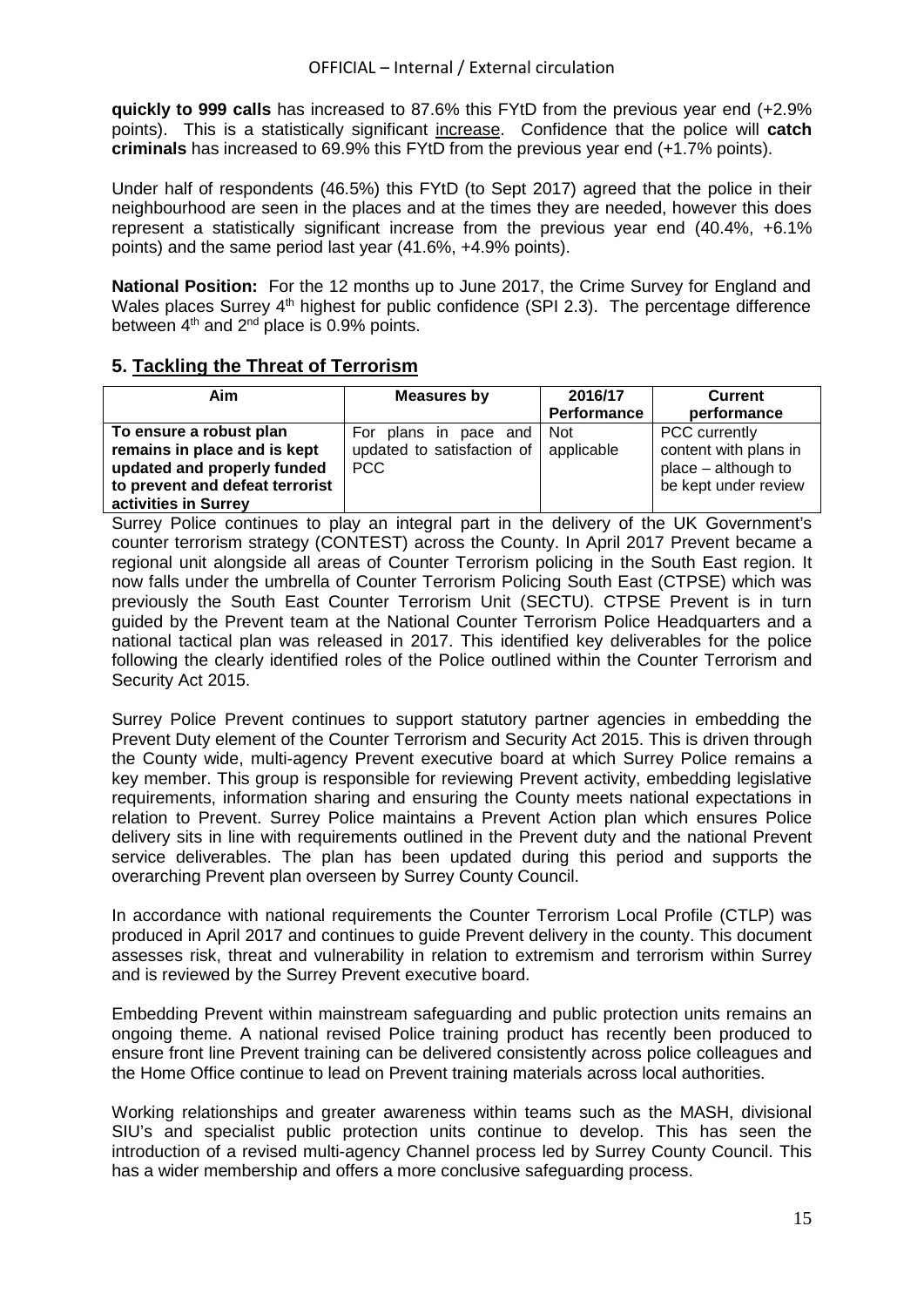Counter Terrorism Security Advisor (CTSA) is a national role and delivers elements of the PROTECT strand within the National Counter Terrorism Strategy (CONTEST). They are trained, coordinated and tasked by the National Counter Terrorism Security Office (NaCTSO) who work in partnership with the Security Service to reduce the impact of terrorism in the United Kingdom by:

- Protecting the UK's most vulnerable and valuable sites and assets
- Enhancing the UK's resilience to terrorist attack
- Delivering protective security advice across the crowded places sector

The two CTSAs that are responsible for, and based within the Surrey Police area, are part of the regional Counter Terrorism Policing (CTPSE), comprising of five police forces (Thames Valley, Hampshire, Surrey, Sussex and Kent) in providing a co-ordinated approach to the threat from terrorism.

The Surrey CTSAs have longstanding links with the local business community, partner agencies and trade organisations and regularly deliver counter terrorism awareness sessions to senior management (Project ARGUS) and customer facing staff (Project Griffin) to encourage preparedness and resilience in the event of a terrorist attack.

# **6. Making Every Pound Count**

| Aim                          | Measures by                | 2016/17            | <b>Current</b> |  |
|------------------------------|----------------------------|--------------------|----------------|--|
|                              |                            | <b>Performance</b> | performance    |  |
| To improve the percentage of | % of force budget spent on | 69.8%              | 69.9%          |  |
| budget spent on front-line   | front-line policing        | (HMIC 2016)        | (HMIC 2017)    |  |
| policing                     |                            |                    |                |  |

# **Better regional collaboration**

Surrey Police works closely with Sussex Police (already established joint services include Operations Command, Specialist Crime, Vetting, Finance, People Services and ICT). Notable successes include financial savings; more efficient and effective service delivery in areas including resource sharing; procurement and fleet. Challenges include: • Overall policy alignment – Chief Constables have expressed a strong commitment to focussing on the alignment of policies and procedures across Surrey and Sussex.

• Different IT platforms – priority to get Sussex and Surrey onto the same core platforms as this is a key component of the two-force and regional / national IT strategies. This work is being supported by the South East Regional Integrated Policing (SERIP) programme. IT alignment and integration is a key focus.

Work is underway, supported by the SERIP programme, to consider further collaborative opportunities, and build upon the existing collaborative relationships with Sussex Police, other forces in the South East Region and partnership organisations. Two regional services already established, SE Regional Organised Crime Unit (SEROCU) and Counter Terrorism Policing SE (CT PSE). Further collaboration and joint working will be undertaken in line with the NPCC Policing 2025 visions.

# **Estates Strategy**

A strategic business case for a radical restructure and rationalisation of the force estate has been approved and resources have now been recruited to take forward the Building the Future programme. The programme will involve disposal of a number of key sites (including